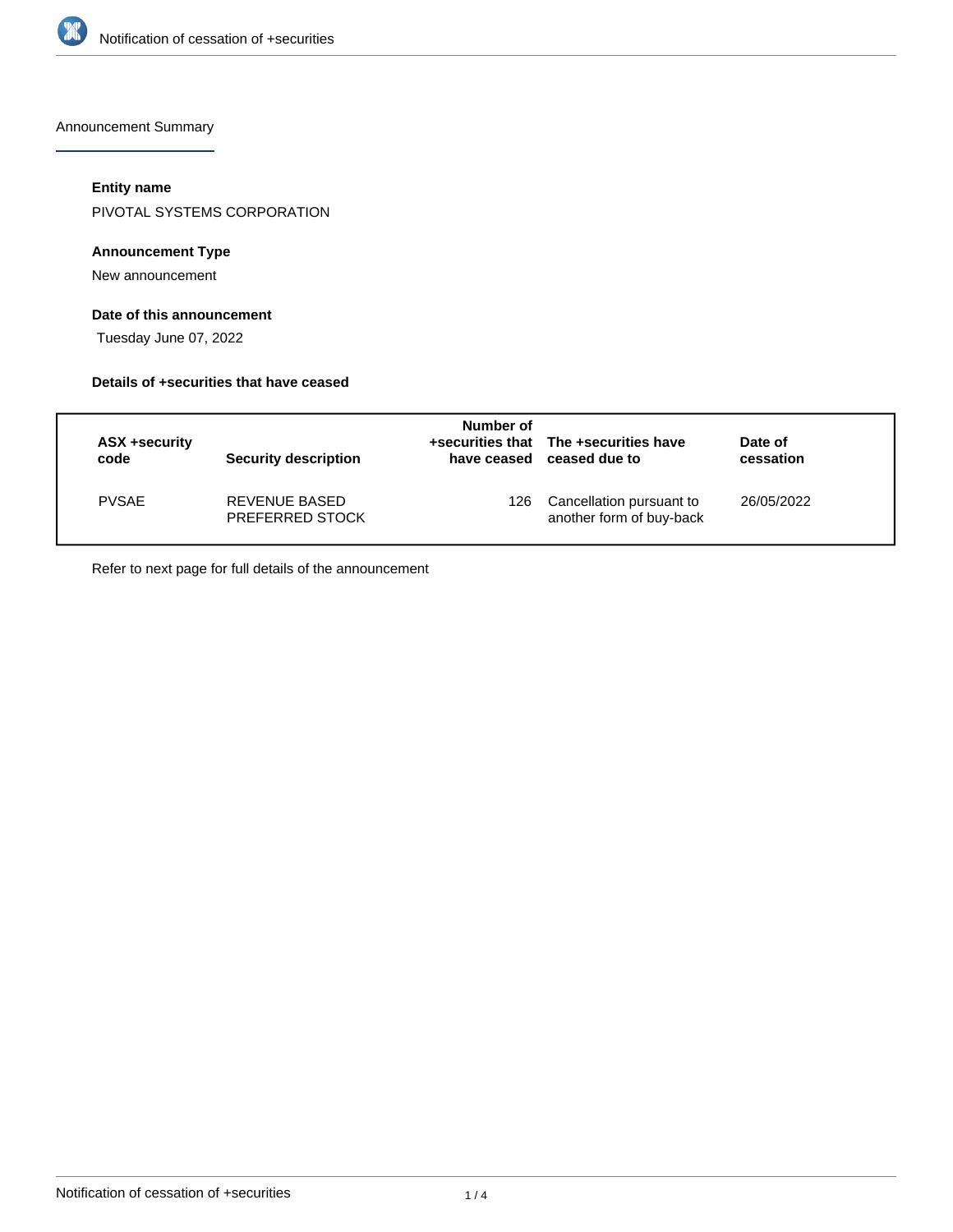

Part 1 - Announcement Details

## **1.1 Name of +Entity**

PIVOTAL SYSTEMS CORPORATION

We (the entity named above) provide the following information about our issued capital.

**1.2 Registered Number Type** ARBN

**Registration Number** 626346325

**1.3 ASX issuer code** PVS

**1.4 The announcement is** New announcement

# **1.5 Date of this announcement**

7/6/2022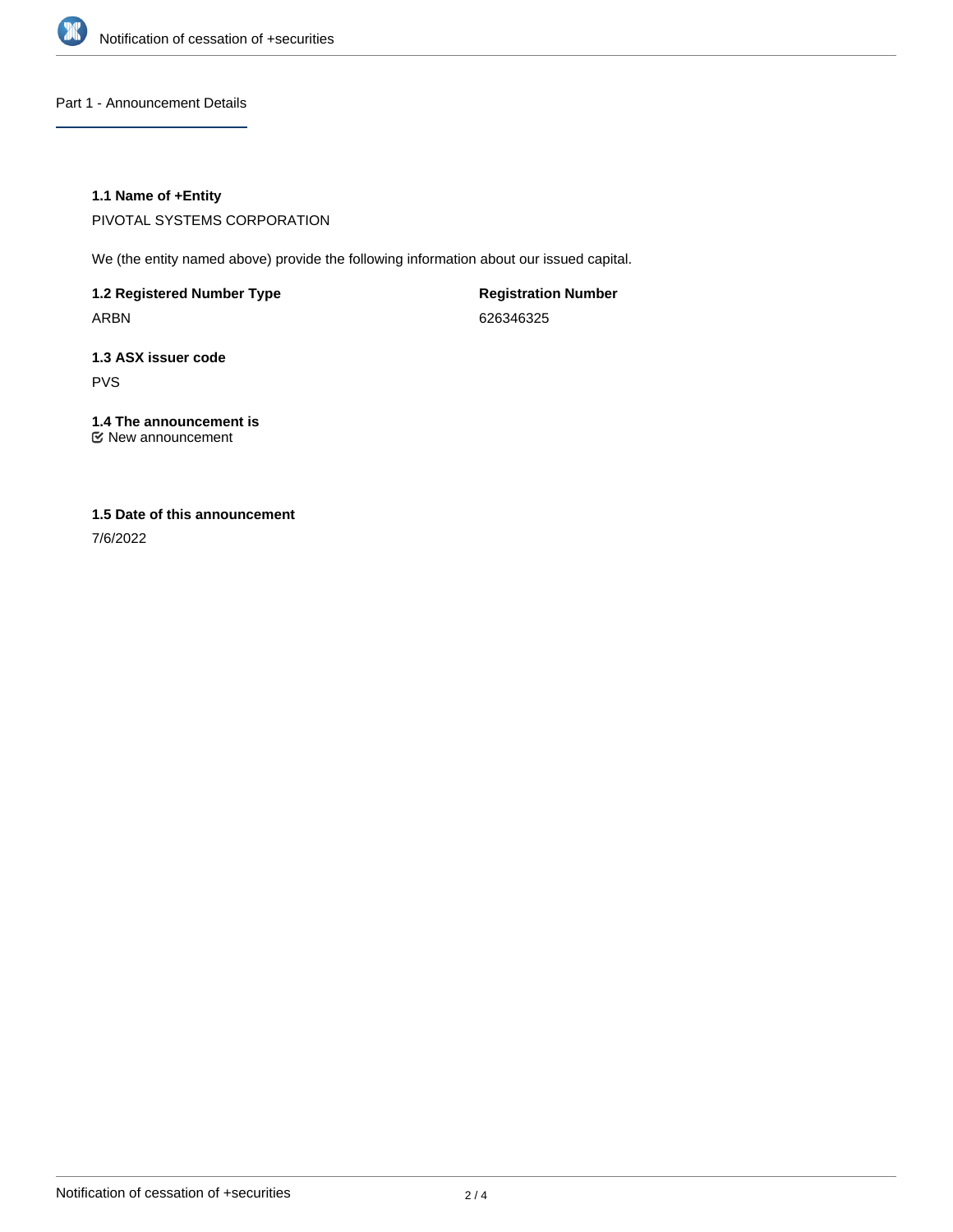

## Part 2 - Details of +equity securities or +debt securities that have ceased

# **ASX +Security Code and Description** PVSAE : REVENUE BASED PREFERRED STOCK **Unquoted +equity securities that have ceased Number of securities that have ceased** 126 **Reason for cessation** Cancellation pursuant to another form of buy-back **Date of cessation** 26/5/2022 **Is the entity paying any consideration for the cessation? In what currency is the consideration being paid?** USD - US Dollar **Total consideration paid or payable for the securities** Yes

USD 189,000.000000000000

#### **Any other information the entity wishes to notify to ASX about the cessation?**

This is a redemption of Revenue Based Preferred Stock (RBI Preferred Stock) which are redeemable preference shares in the Company, in accordance with the terms of the RBI Preferred Stock and the Certificate of Incorporation of the Company.